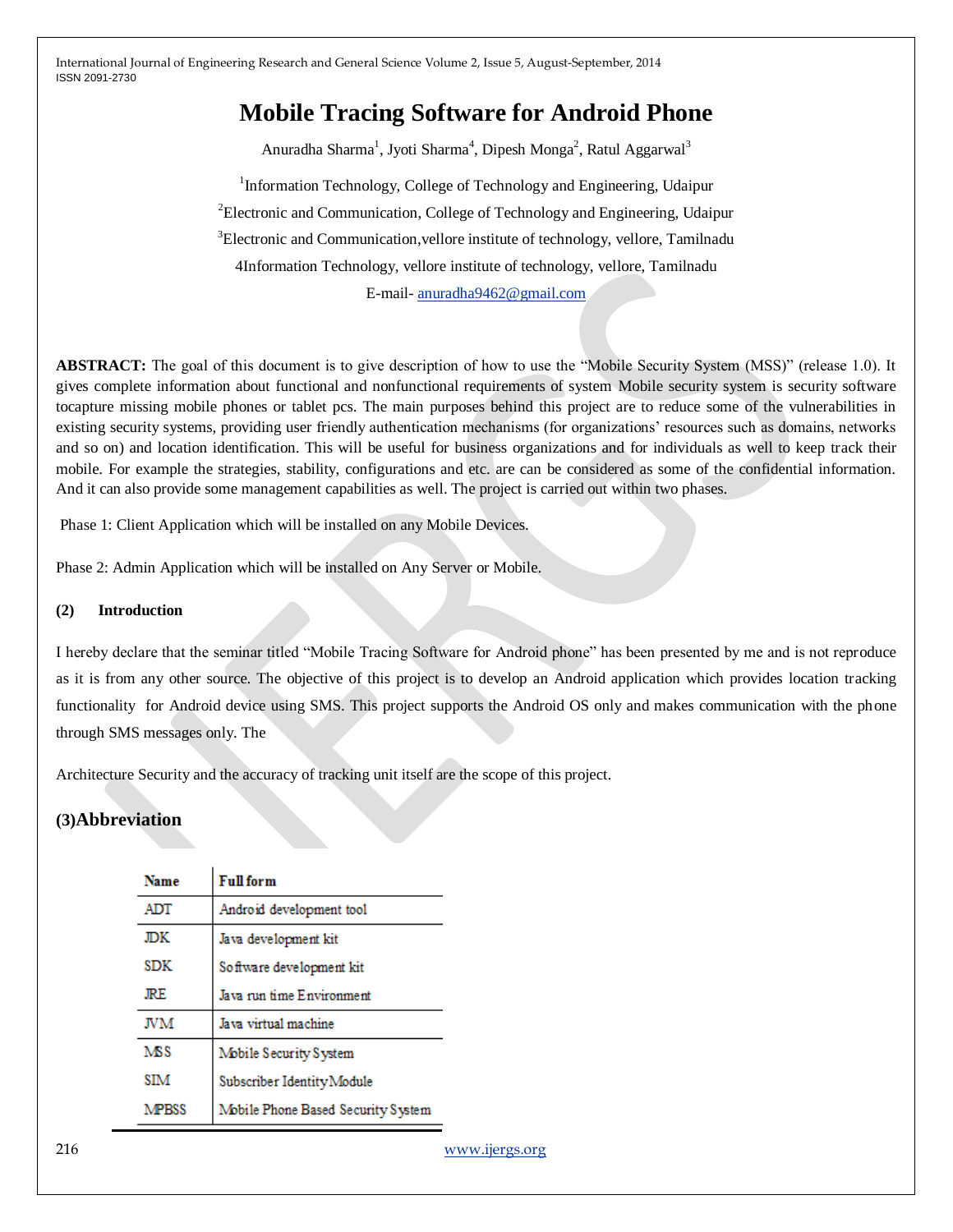### **(4) Existing System**

## **1. Ringer**

A silent phone can be extremely tricky to find. If you're in the habit of losing a silent cell phone, you may wish to invest in a phone sensor, also known as a phone detector. These are tools that, when placed near a cell phone, will actually pick up the call signal and make sounds to indicate that thephone is somewhere within proximity. If the phone is lost, all you need to do is have someone call you as you walk around with the sensor until the device begins to indicate that a call signal is nearby. When you hear the signal, you then have a basic idea of where to start looking for your cell phone.

**2.Phone Tracking Using IMEI Number:**Every phone comes with a unique International Mobile Equipment Identify Number which can come in useful to track it in case of loss or theft. This number can be accessed by dialing \*#06# and it is advisable to make a note of it as soon as you purchase your handset. In case the phone gets stolen, file an FIR with the police and give them its identity number Pass on a copy of the FIR and IMEI number to your service provider who will then be able to track your handset. With its IMEI number, a device can be traced even if it is being used with another SIM. Once the handset is located, request your service provider to block it from being used till you are able to get your hands on it again.

# **3. Proposed System**

Using simple SMS commands so you can ring your Android Device even if it is in silent mode and thus locate your device locally.



#### **(5)SoftwareRequirement**

#### **Specification**

Introduction:

The Software Requirement Specification document itself states in precise and explicit language those functions and capabilities a software system (i.e., a software application, an e-Commerce Web site, etc.) must provide, as well as states any required constraints by which the system must abide.

The SRS contains Functional and Non-functional requirements

# **(6)FunctionalRequirements**

- a. Be able to recognize the attention word received through SMS.
- b. Be able to handle the phone state to ring automatically.
- c. Be able to detect the current location of Android device.
- d. Be able to retrieve the device, sim card & location details.
- e. Be able to send retrieved details through SMS

# (7)**Non-functionalRequirements**

- a. Functionality
- b. Performance
- c. Environment
- d. Usability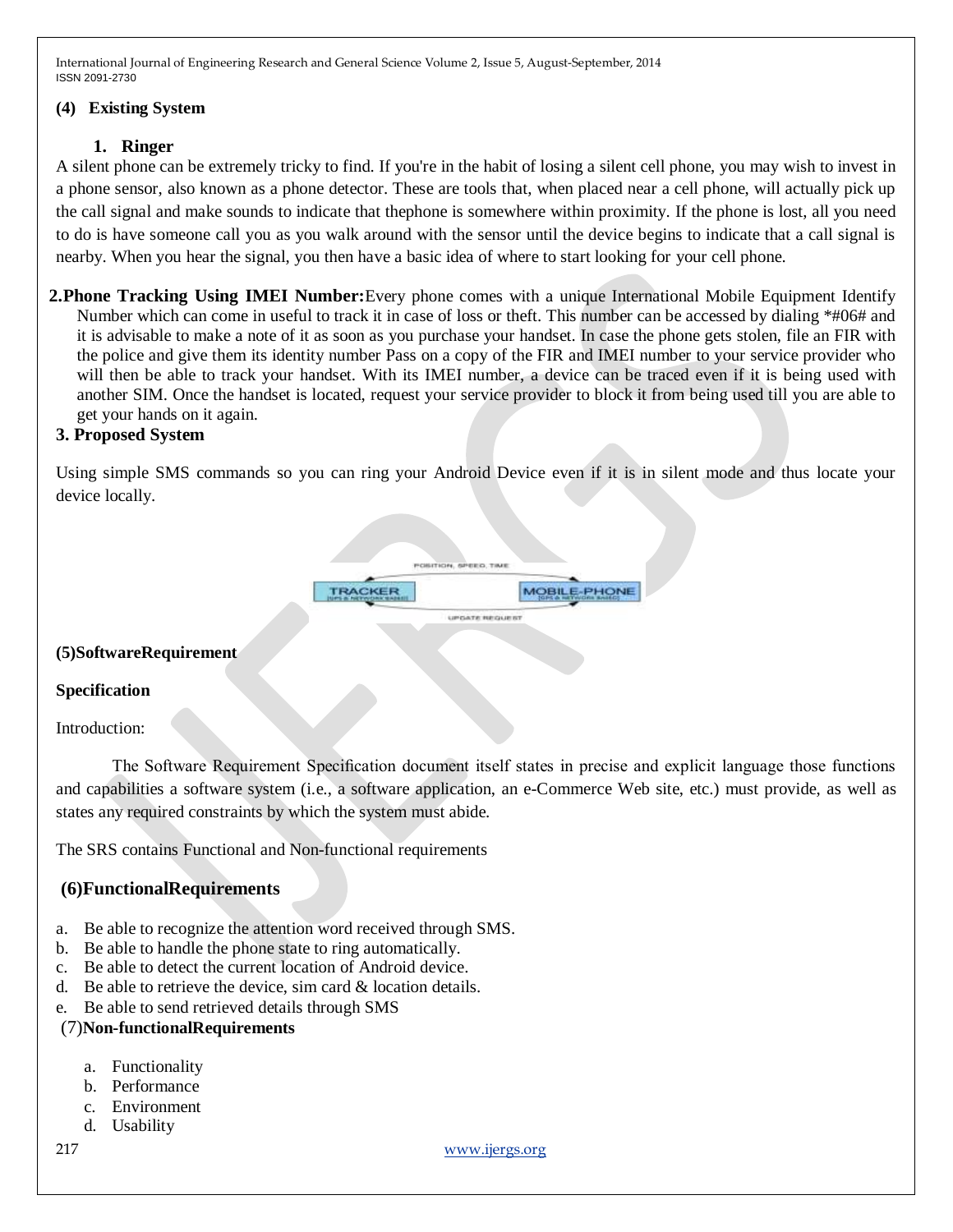e. Other Constraints

# **(8)Software&HardwareRequirements**

- a. Hardware Requirements
- b. Processor Pentium IV or above. RAM 2 GB RAM or more.
- c. Hard Disk Space Minimum of 40 GB.
- d. GPS enabled Android 4.0 devices.
- e. Software Requirements
- f. Microsoft Windows (XP or later)
- g. The Android SDK starter package
- h. Java Development Kit (JDK) 5 or 6
- i. Eclipse (Indigo)
- **(9)State Diagram**



(10)**Use case Diagram**

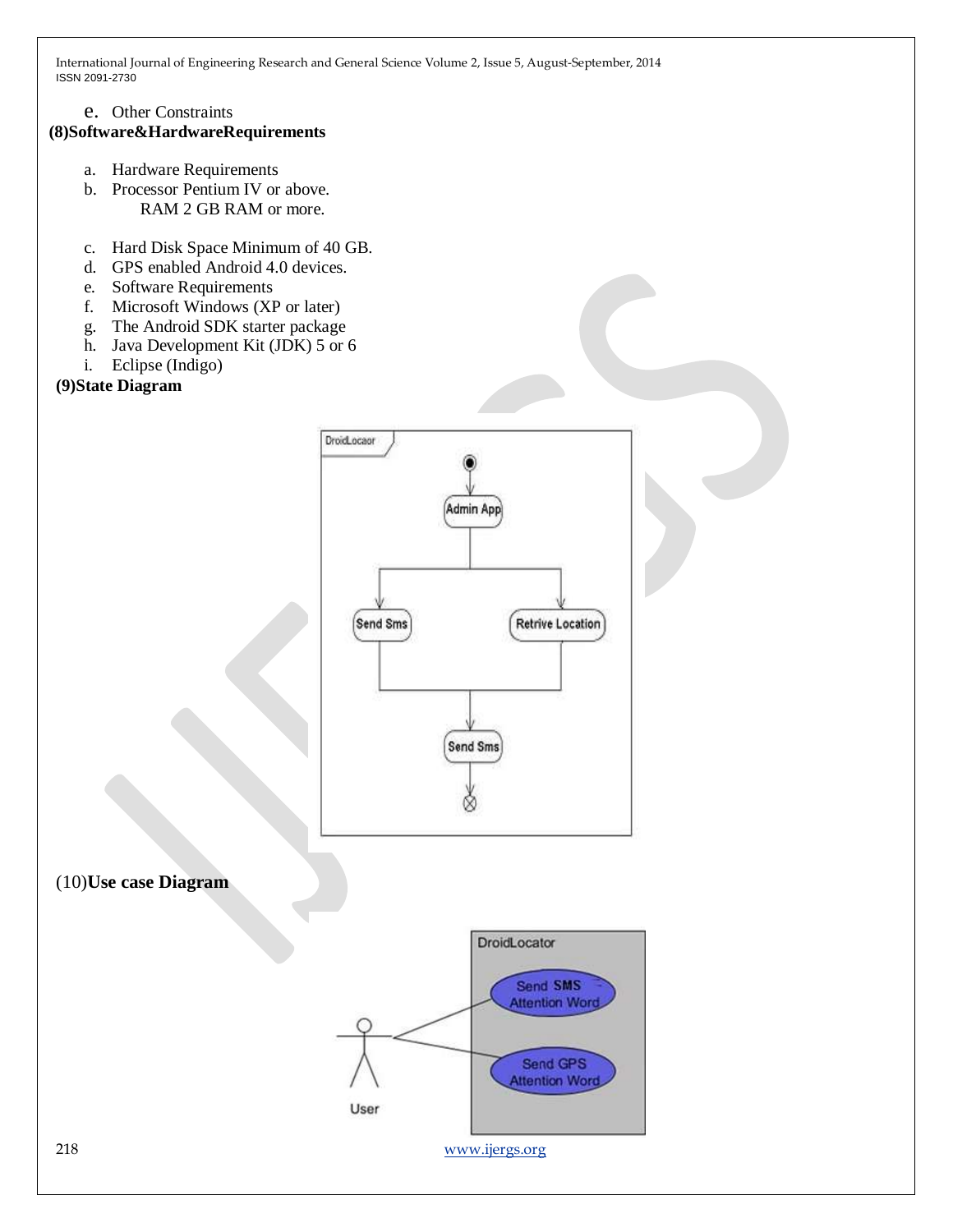### **10.1 Use case related to Installation**

| Use case 1. Installation |                                                                                           |
|--------------------------|-------------------------------------------------------------------------------------------|
| Primary Actor:           | Admin App / Client App                                                                    |
| Pre-condition:           | Android Device Internet Connection                                                        |
| Main scenario            | 1. User imitates installation project.                                                    |
|                          | 2. System asks the Admin home directory in which all the working file<br>will be created. |
|                          | 3. Admin specifies the home directory and username/password.                              |
|                          | 4. Client App ask for admin code for authentication                                       |

# **10.2 Use case related to system authorization**

| Use case 2. Login  |                                                                      |
|--------------------|----------------------------------------------------------------------|
| Primary Actor:     | Super Admin, Admin, User                                             |
| Pre-condition:     | User need to be pre-registered with a Admin                          |
| Main scenario      | 1. Start the application. User prompted for login and password.      |
|                    | 2. User gives the login and password.                                |
|                    | 3. System does authentication.                                       |
|                    | 4. Main screen is displayed.                                         |
| Alternate scenario | 1. Prompt the user that the wrong entered password and username.     |
|                    | 2. Allow user to reenter the password and user name. Give 3 chances. |

# **10.3 Use case related to change password**

| Use case 3. Change password |                |  |
|-----------------------------|----------------|--|
| Primary Actor:              | User           |  |
| Pre-condition:              | user logged in |  |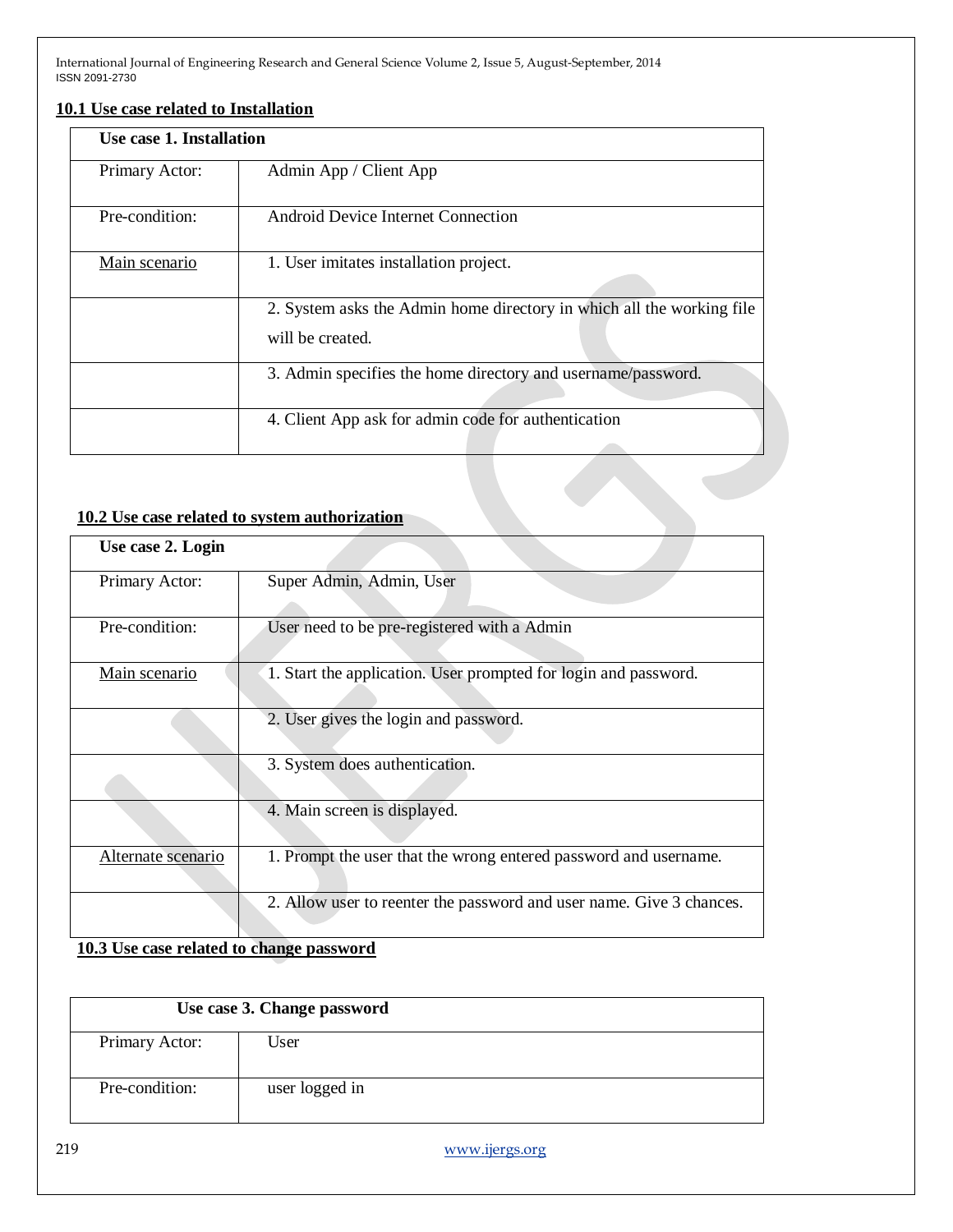| Main scenario                    | 1. User initiates the password change command.                                |  |
|----------------------------------|-------------------------------------------------------------------------------|--|
|                                  | 2. User performed for old password, new password and confirm new<br>password. |  |
|                                  | 3. User gives for old password, new password and confirm new<br>password.     |  |
|                                  | 4. System does authentication.                                                |  |
|                                  | 5. New password is registered with the system.                                |  |
| Alternate scenario               | 1. Prompt the user that the entered password and username.                    |  |
|                                  | 2. Allow user to renter the password and user name. Give 3 chances.           |  |
| $10.4$ Use aggs related to Admin |                                                                               |  |

# **10.4 Use case related to Admin**

| Use case 4. Manage Devices |                                                               |  |
|----------------------------|---------------------------------------------------------------|--|
| Primary Actor:             | Admin                                                         |  |
| Pre-condition:             | Online Connection or SIM or GPS Connection                    |  |
| Main scenario              | 1. Admin initiates the manage user device option.             |  |
|                            | 2. Admin can to add, edit or delete any client mobile device. |  |

# **10.5Use case related to Admin**

| Use case 5. Search for a lost client device |                                                                                             |
|---------------------------------------------|---------------------------------------------------------------------------------------------|
| Primary Actor:                              | Admin                                                                                       |
| Pre-condition:                              | Internet Connection or GPS or SIM                                                           |
| Main scenario                               | 1. Admin initiates the Search function.                                                     |
|                                             | 2. System asks the Admin to select its registered device.                                   |
|                                             | 3. System displays the Report of the found device with location and<br>other information's. |

# **10.6 Use case related to Super Admin**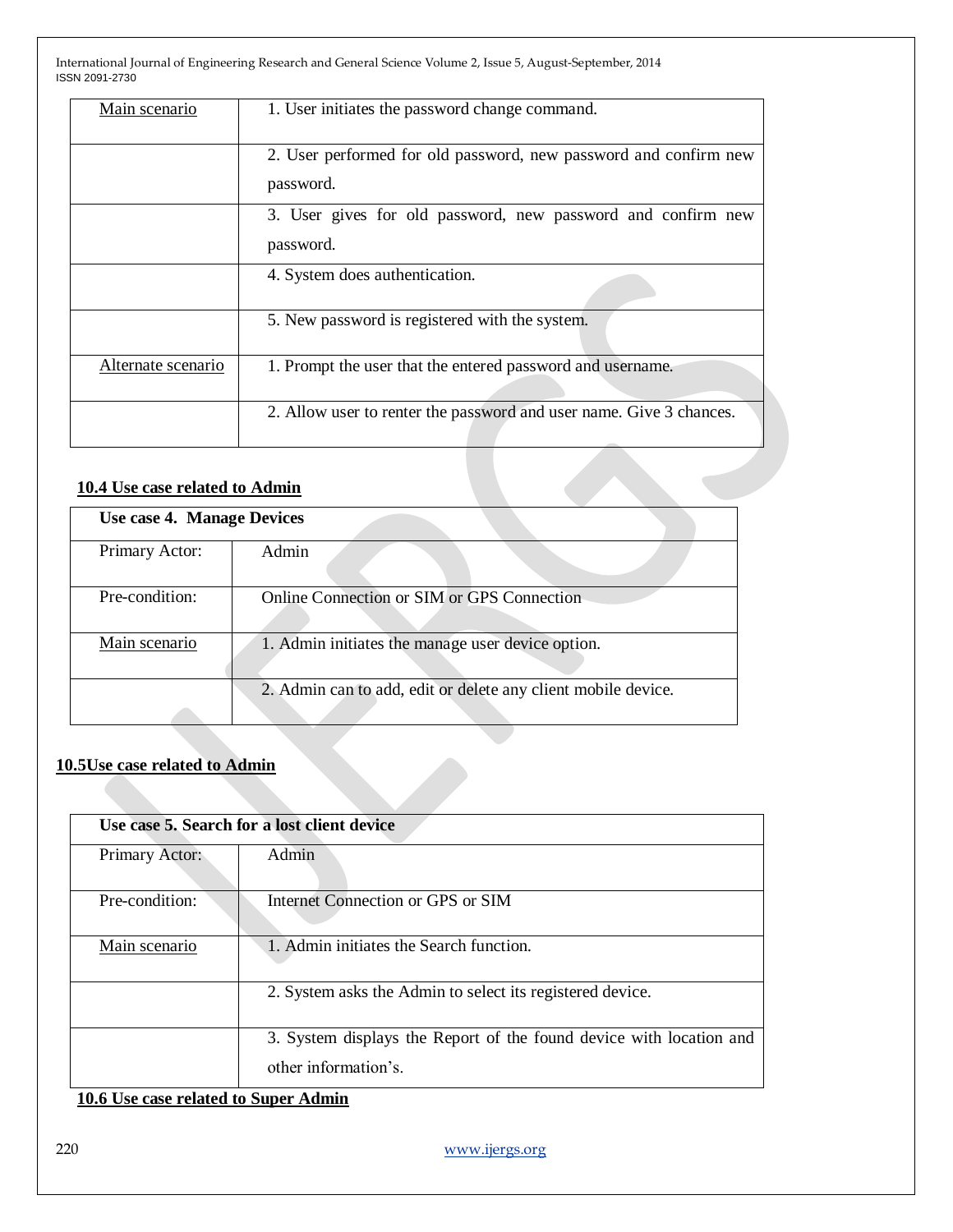|            | Use case 6. Super Admin    |  |  |
|------------|----------------------------|--|--|
| Primary    | Super Admin                |  |  |
| Actor:     |                            |  |  |
| Pre-       | <b>Internet Connection</b> |  |  |
| condition: |                            |  |  |
| Main       | 1. Super Admin login       |  |  |
| scenario   | and initiates the list of  |  |  |
|            | users function.            |  |  |
|            | 2. It can search for any   |  |  |
|            | client device in range.    |  |  |
|            | 3. It can manage each      |  |  |
|            | device.                    |  |  |
|            |                            |  |  |

#### **(11)Implementation**

- a. Implementation is the stage in the project where the theoretical design is turned into a working system. The implementation phase constructs, installs and operated the new system. The most crucial stage in achieving a new successful system is that it works effectively and efficiently.
- b. Implementation is the process of assuring that the information system is operational and then allowing user to take over its operation for use and evaluation

# **(12)IMPLEMENTATION OF MODULES**

#### 1.**Broadcast receiver that alerts application when each new SMS arrived.**

- a. Step 1: START
- b. Step 2: SMS received.
- c. Step 3: Checks attention word.
- d. Step 4: If attention word matches with "Add Client added by admin "then starts Tracing activity and abort broadcasting.
- e. Step 5: If attention word matches with "getlocation" then starts ringing activity and abort broadcasting.
- f. Step 6: If attention word not matched then allow broadcasting.
- g. Step 7: End
- **2. Enable device ringing and acknowledges the user**.
	- a. Step 1: START
	- b. Step 2: Checks device it in silent or vibrate mode.
	- c. Step 3: If it is in silent or vibrate mode than set device to ringing mode.
	- d. Step 4: Enable device ringing.
	- e. Step 5: Acknowledges user that device ringing by sending device status information to user.
	- f. Step 6: End

#### **3.Get location And Acknowledges user.**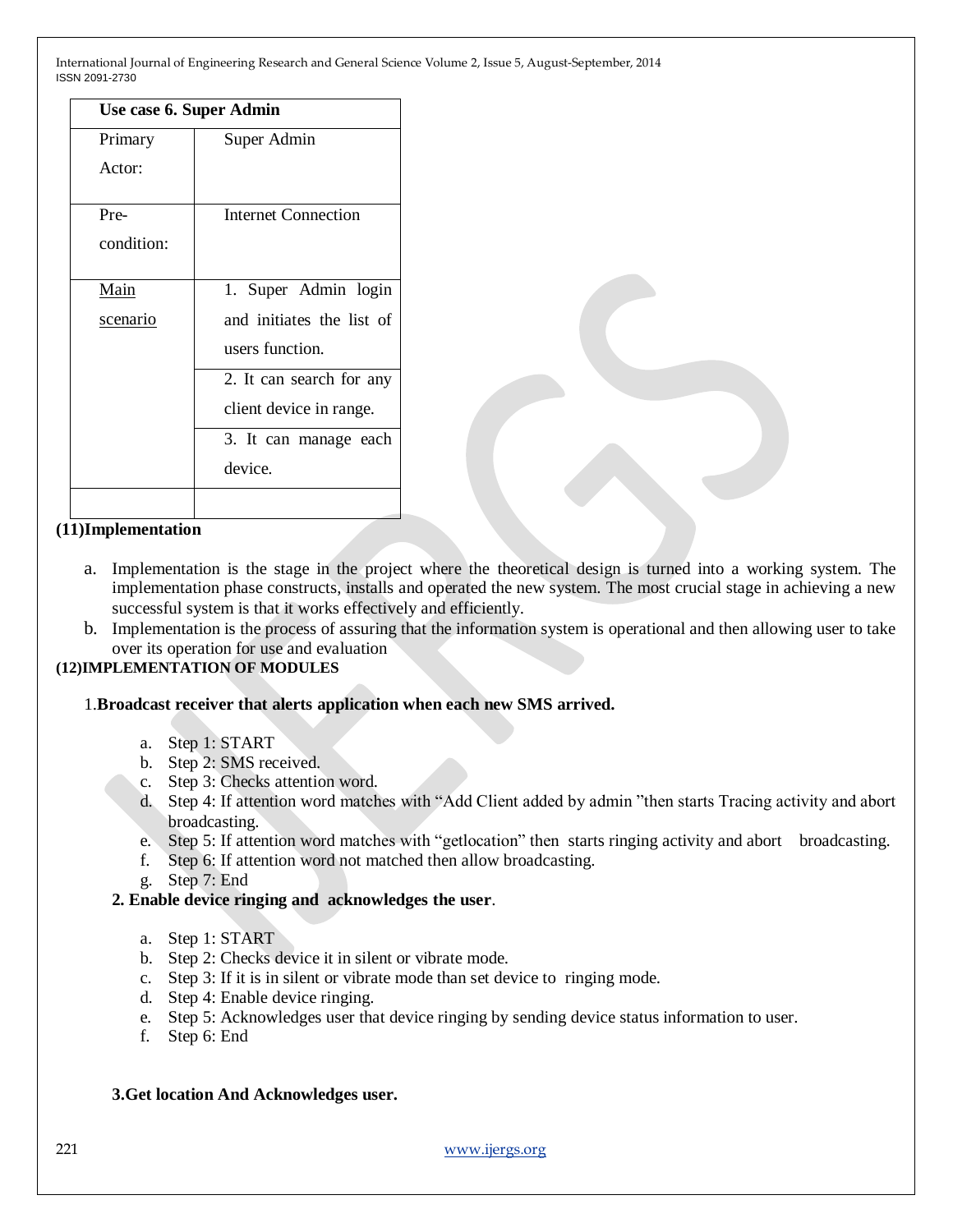Step 1: START

Step 2: Checks that internet is available.

Step 3: If internet is available then get location details from Network Provider.

Step 4: If internet is not available then Checks is GPS turned on.

Step 5: If GPS is available then get location details.

Step 6: Send location information to user.

Step 7: End

### **(13)DATA FLOW DIAGRAM**

The data flow diagram is a graphical representation that depicts information flow and the transforms that are applied as data moves from input to output. The DFD may be used to represent a system or software at any level of abstraction. In fact DFD may be partitioned into levels that represent increasing information flow and functional detail.

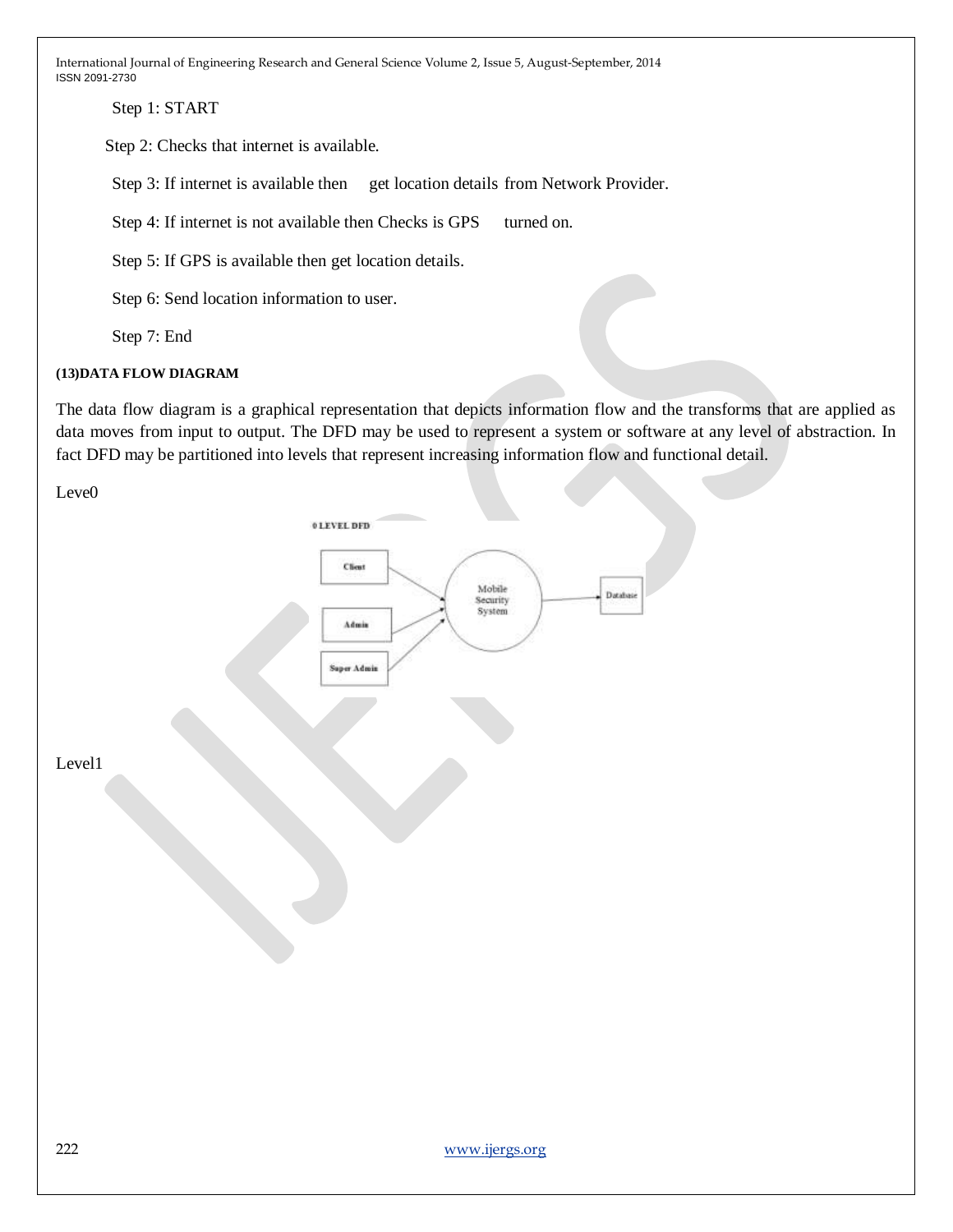

# **Entity Relation Ship Modeling**

P.P. Chen introduced the E- R model. Entity - Relationship modeling is a details logical representation of the entities, associations and data elements for an organization or business area.

#### **Entities**

An Entity is a person, place, thing or event of interest to the organization and about which data are captured, stored or processed.

## **Attributes**

Various types of data items that describe an entity are known as attributes.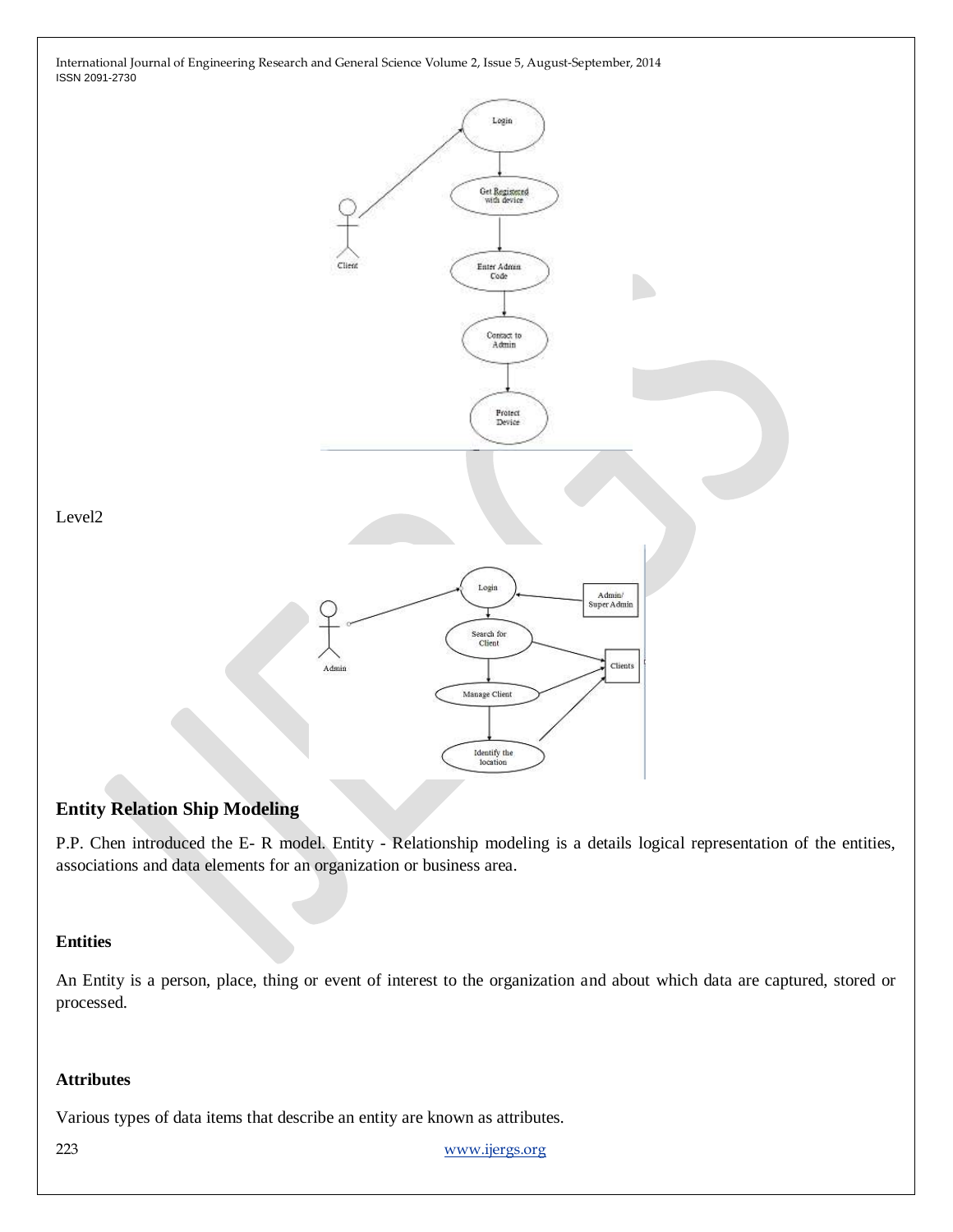## **Relationship**

An association of several entities in an Entity-Relation model is called relationship.

#### **Entity Relationship Diagram**

The overall logical structure of a database can be expressed graphically by an entity relationship diagram

#### **ER DIAGRAM**

It is an abstract and conceptual representation of the data. Entity Relationship modeling is a Database Modeling Method, used to produce a types of conceptual schema. Entities:

# **(14)Testing**

## **1. Unit Testing**

a. Try to detect if all Application functions work correct individually.

### **2. Integration Testing**

b. Try to detect if all these functions are accessible in our application and they are properly integrated.

# **3.Integration Testing**

- a. Application starts on SMS receive.
- b. Contents of SMS read and matched with the attention word.
- c. Acknowledges the phone status to the requesting phone through SMS.
- d. If it is GPS attention word then retrieves current location details and sends back to the requesting phone without the knowledge of device user.
- e. Application Stops.

# **(15)Snapshots**

| Number of Service | $\sim$ 6              |  |
|-------------------|-----------------------|--|
|                   |                       |  |
|                   | œ                     |  |
|                   | die bertra            |  |
|                   | <b>Reprodict Form</b> |  |
|                   |                       |  |
| ×                 |                       |  |
|                   |                       |  |
|                   |                       |  |
|                   |                       |  |
|                   |                       |  |
|                   |                       |  |
|                   |                       |  |
|                   |                       |  |
| <b>Searchaine</b> |                       |  |
|                   |                       |  |
|                   |                       |  |